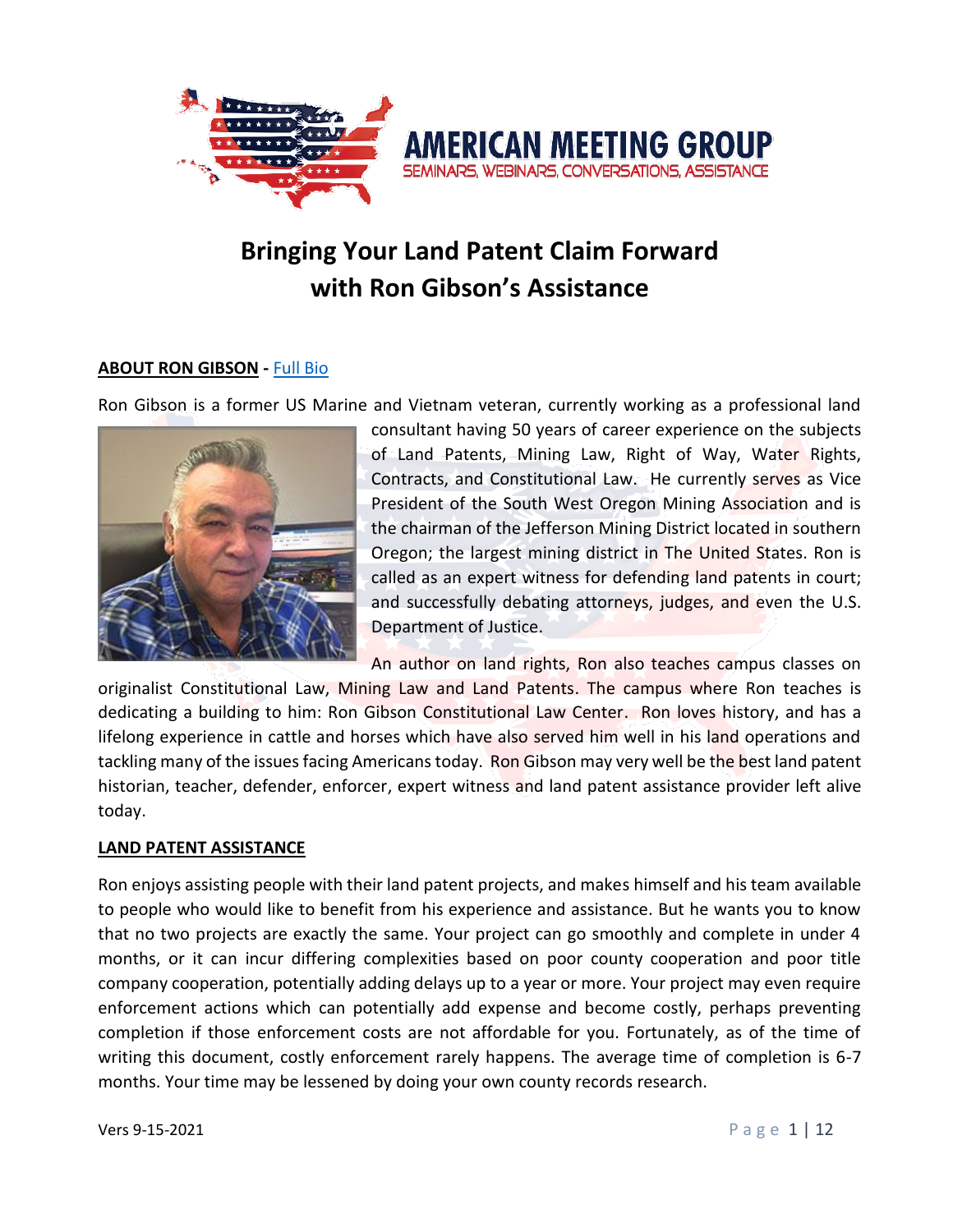#### **HISTORY OF LAND PATENTS**

Land Patents began on America before the Revolutionary War. At the end of that war negotiations were conducted to stop investing in war, and instead return to peace, trade, friendship, and commerce. Several treaties were reached between We the People, the British Crown, the bankers in Westminster, and the Pope in Rome. Our sacred land and our sacred rights were acknowledged and protected in these international settlements, and from there the Constitutions were constructed under the authority of those sovereign peace treaties.

When the land was granted to the people of this country, it was all described by a public land survey system (PLSS) which is a grid system defined in metes and bounds. These metes and bounds were then placed on allodial titles, superior titles called land patents, or also called letters patent. These land patents were issued by our sovereign nation, under the authority of international treaty law and then managed and protected by the Constitutions of our country; which means that land patents are acknowledged under the highest man-made lawful authority, much higher than that of real estate or commerce. The land patents also include the priceless "forever clause"; *"…to the heirs and assigns forever***.**" Priceless because land patents cannot be sold, liened or otherwise encumbered, they can only be granted. By bringing your patent forward, you are becoming the heir or assign to the forever benefit provided by the patent. The land patent is the true title *(not a warranty deed, or equivalent, which are merely colorable, derivative titles of the land patent)* **which always include that forever clause.** The founders intended these land patents for you because **1)** the sacred scriptures say so, **2)** They help keep the peace by avoiding controversy, and **3)** they want to assure the posterity that even the poorest farmer could not be separated from their land by any bankers, politicians, or attorneys. Today we can clearly see just how much they knew what they were doing for "We the People".

### **POLITICAL OVERVIEW RELATING TO LAND PATENTS**

Over the last 160 years, maybe more, people with political ideals foreign to the founding principles of The United States of America have steadily introduced their own alternative ideals into our public management processes. Many of these ideals are not consistent with the founding sacred principles relied upon to draft the Declaration of Independence and the Constitutions. These foreign, "supranational" ideals (globalism) have introduced much confusion, controversy, and suffering between most of our people, and have manifested into the confiscations and political chaos we see nearly everywhere in the public today.

For example, the Supreme Law of the Land, which governs land patents, is something that government officers, agents and employees all swear an oath to uphold, protect and defend. But, over decades and generations of globalist interference, we are seeing more and more resistance to acknowledging, honoring and upholding that oath. This trend has been steadily increasing as quality education dwindles and propaganda & political ideology increases. As a result, our people no longer know much about their country's true history which means they no longer stand up for their inherent, natural, and unalienable rights. Instead, they are lured into fighting vigorously for civil rights under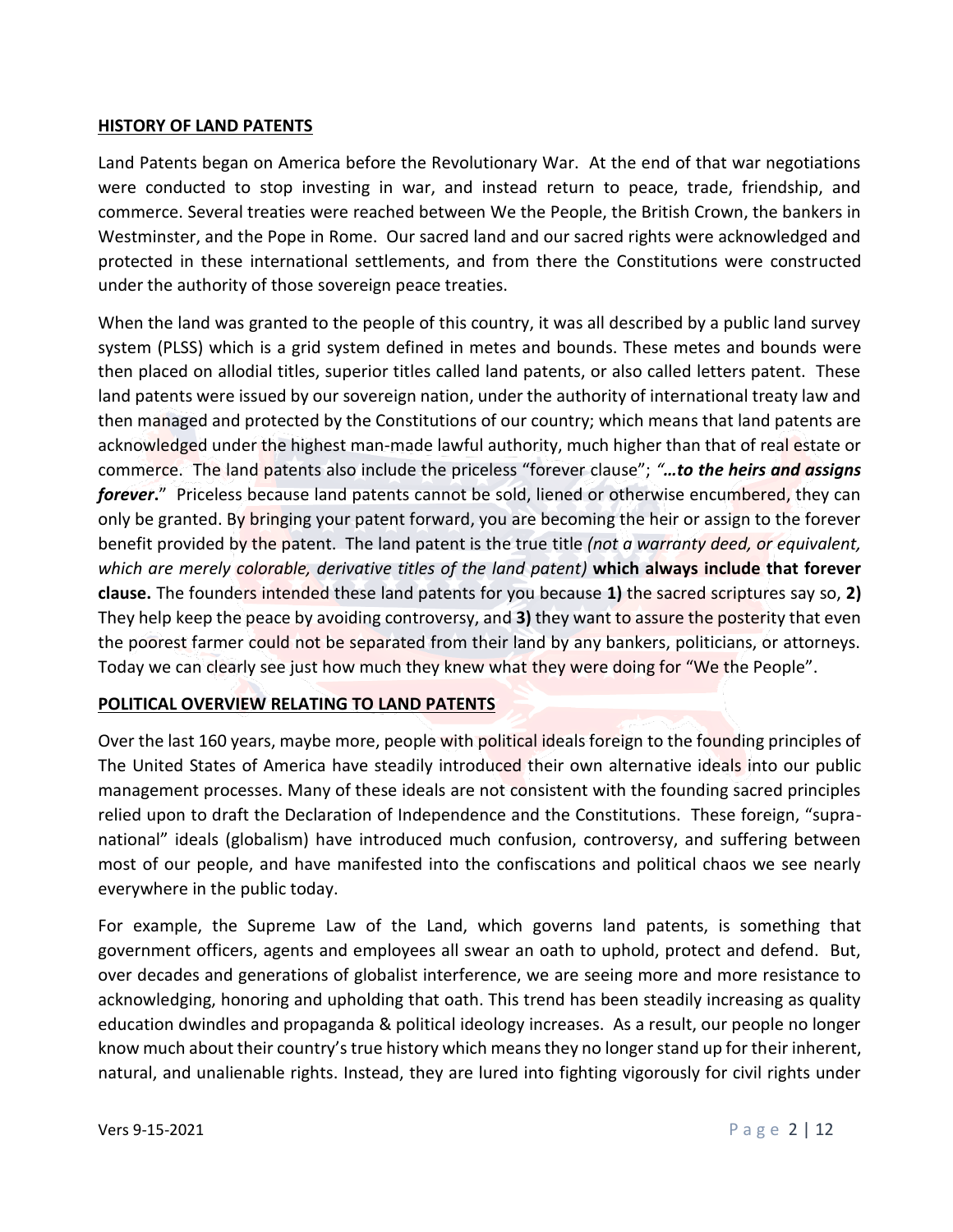Roman civil law (foreign law to land patents). This is troubling for those who are still interested in the guarantees of our Sacred Scriptures, Peace Treaties, Constitutions, and other founding instruments.

Since The United States of America began, technical modernization has brought many new and favorable efficiencies. Unfortunately, perfecting a land patent through a chain of title which goes all the way back to the original land grant has not been ambitiously included in that modernization. In other words, there is still a portion of your project which may include searching old, historic, handwritten record books which are kept in your county building's basement, and digital copies are not often available online to the public.

### **POLITICAL EFFECTS ON YOUR LAND PATENT PROCESS**

The reason politics are being addressed here with you is because, as time goes on it is becoming more and more likely that your land patent project may experience delays and other challenges as a result of global politics. Meaning, that despite Ron having historical and lawful accuracy on his side, the hyper-wealthy political influences that globalism is having over your county employees may affect the speed of bringing your land patent forward, and it may affect what actions are required to complete your claim and defend it successfully. It may also affect your understanding of the methods and contingencies of the land patent assistance which Ron Gibson is offering to provide you with.

**In the 50 years of his Land Patent experience, Ron has determined that there is NOT one set of expectations which he can set for bringing a land patent forward.** The process of perfecting each land patent may vary due to county workers' under-education, misinterpretations, political beliefs or agendas, including direct and obstructive instructions from county and title company attorneys. **Your land patent title search is NOT the same as a real estate title search! That's because its a historical records research project subject to additional variables, including decades of records erosion, skillsets that are significantly forgotten, and political obstacles leading to mismanagement of the public records and poor fiduciary relationships with we the people**. It can be quite frustrating, especially for someone who is just starting out and trying to do it all on their own. But there are remedies because the county has a fiduciary duty to keep the records, not you.

So don't be discouraged, sometimes it goes smoothly, and if it doesn't, know that all they are knowingly or unknowingly doing is coercing you into accepting someone's foreign ideals as a substitute for servicing your inherent rights and lawful interests. We still have a country that is obligated to treaty law and constitutional protections despite what globalist agendas may be attempting to convince you to accept instead. And in all fairness, many people working in our counties may have very little to no understanding or idea about the effects of globalism, their contradictory and competitive ideals, nor the supreme land law protected by the peace treaties and constitutions of our country. They are just compartmentalized and trained to "do their job" for the US citizen residents. But often their job training conveniently excludes that part about the fiduciary duty owed to "we the people" as intended beneficiaries of the treaties and constitutions.

So as you may see, the subject of land patents demonstrates a much bigger picture of why it is so important for all of us to re-claim our land patents; which are intended for us. And, to avoid accepting the real estate system which "secretly" substituted land patents along the way with inferior titles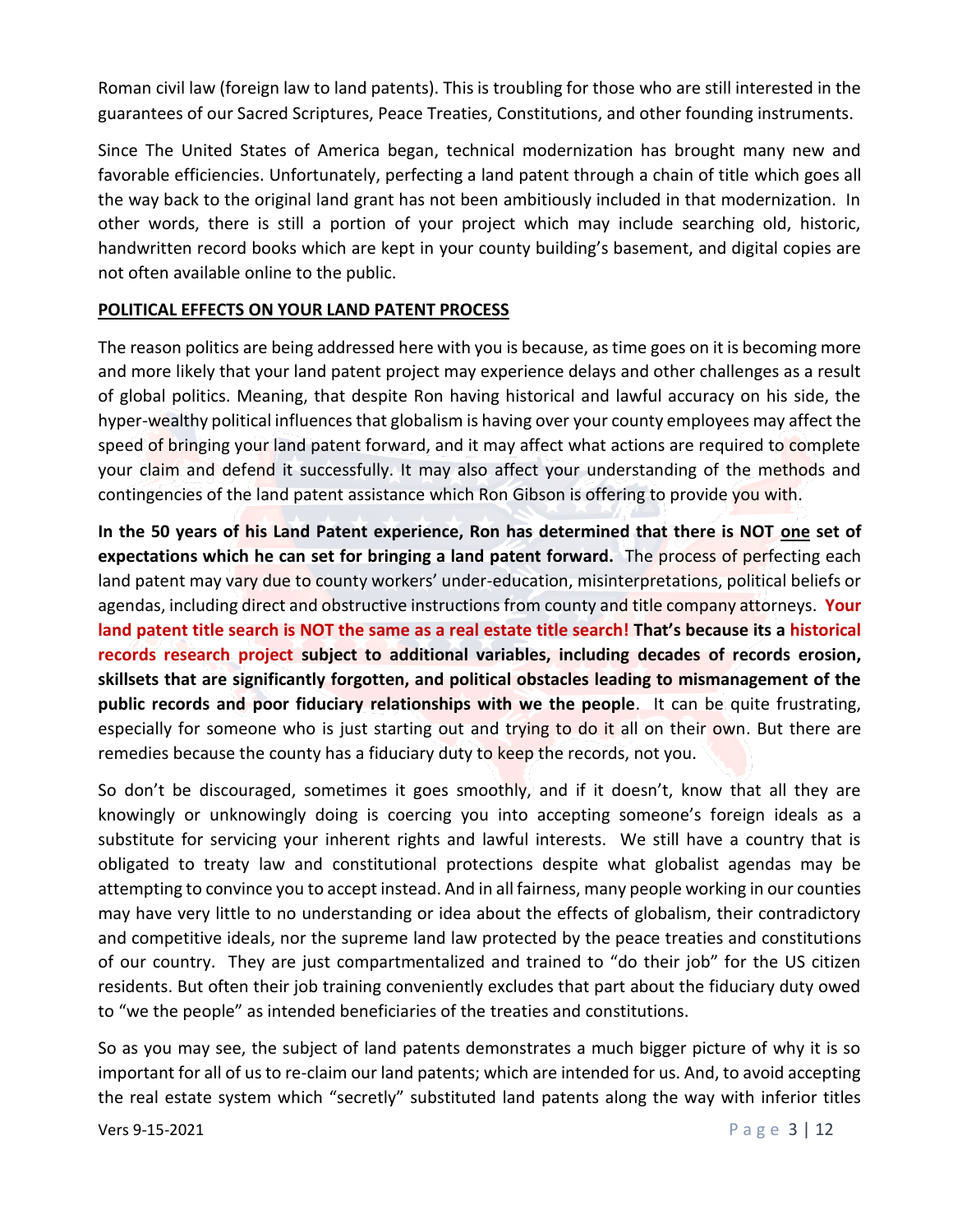known as real-estate warranty deeds. We were intended to be land owners under the protective covenants of the treaties and the constitutions in order to be protected by the Supreme Law of the land. So with all of this in mind, Ron has offered his assistance in a way that plans for the worst, while hoping for the best and keeping your expenses to a minimum required.

## **WHAT IS NEEDED IN THE LAND PATENT PROCESS?**

### **WHAT IS REQUIRED TO BRING MY LAND PATENT CLAIM FORWARD SUCCESSFULLY?**

- **1.)** *Warranty Deed or Equivalent Proof of Right to Make a Land Patent Claim <i>+mailing address*
- *2.) Complete Metes and Bounds Description of the Land Patent Your Claim is On*
- *3.) Chain of Title Research – Connecting each grant/ conveyance all the way up to you.*
- *4.) Chain of Title Summary – See page 122 and 123 in [Ron's Land Patent Book](http://austinmeetinggroup.com/ron-gibson/#landpatentbook) or [online here](http://austinmeetinggroup.com/chain-summary)*
- *5.) Certified Copies of the Land Patent from BLM or Equivalent in Your State*
- *6.) Acceptance of the Declaration of Land Patent*
- *7.) Public Notice Posting – and who will accept notice of claim challenges, how to reach them*
- *8.) Affidavits of Public Posting*
- *9.) Public Recording of Your Claim in the Land Recorders Office*
- *10.) Obtain Certified Copies of Your Recording*
- *11.) Share Your Completed Success With Us – (optional)*

### **1.) Warranty Deeds (or Equivalent)**

When you begin your land patent project, the first thing you will require is your Warranty Deed, or equivalent proof that you have a legal position to make your land patent claim. Ron calls this proof of the "Owner of Record". The county record will show that someone has the right to bring the land patent forward. If the owner of record is an LLC, corporation or other entity, a quit claim deed will need to be completed for the property because only a man or woman can bring a land patent claim forward. No fictions allowed to bring a land patent claim forward. The mailing address is also needed.

### **2.) Complete Metes and Bounds Description**

When you have your warranty deed or equivalent deed in hand, then next you will want to determine if there is a complete metes and bounds description included in the legal description of the property. Sometimes there is a complete metes and bounds, sometimes there is a partial metes and bounds and sometimes all of the metes and bounds is missing *(it's supposed to all be there!)*. You are responsible for providing your metes and bounds to Ron as part of what is needed for him to begin assisting you with your land patent project. Sometimes we can help find these for you if your claim is not from an original colonial state or Texas or sometimes Florida. You can also grant your gift and allow us to try and get that done for you, but it is your responsibility to provide it.

If your Warranty Deed has a partial metes and bounds description or its entirely missing, then you may have to find the complete metes and bounds in order to locate the correct land patent for you to perfect your claim upon. Again sometimes we can be of assistance with this.

Metes and bounds are described in Township (**T**), Range (**R**) Section (**S**) and Aliquots (fractional section descriptions). For example*: T17 South, R10 East, in the South ½ of the Southeast ¼ of the Southeast*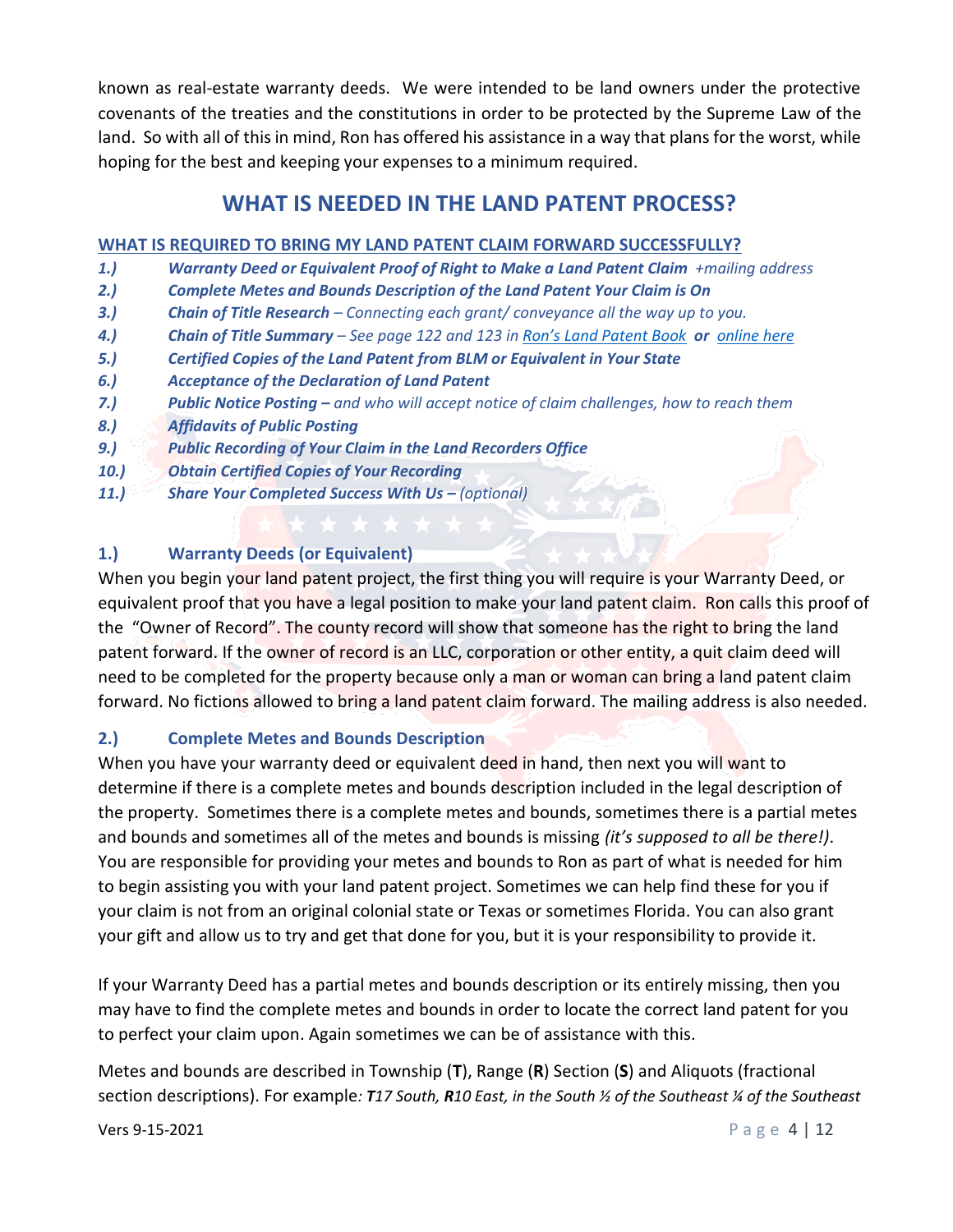*¼ of Section 5.* Aliquots explain in fractions where you are located within your **S**ection. Sometimes your land is part of large land grant, and will be a small part of thousands or tens of thousands of acres of an original grant. Ron has created two pre-recorded calls in order to help you better understand metes and bounds and how to find them for your project. You can find those 2 pre-recorded calls here: [http://AustinMeetingGroup.com/ron-gibson/#tips](http://austinmeetinggroup.com/ron-gibson/%23tips) Or you can find them here for downloading: <https://www.dropbox.com/sh/qu9cp5bye8gwjpw/AABRYZNF3OAJKxiAzX5hqsvRa?dl=0>

## **3.) Chain of Title Research**

After you have your warranty deed and metes and bounds, the next thing to complete is your chain of title research. To save on expenses, it is recommended that you do this yourself, but a title company or independent title researcher can perform this for you for a fee, or Ron will find the title company or researcher for you which is included with his Gold Land Patent Assistance.

Title searches can range from \$500-\$750 up to 2-3 thousand dollars per patent, even more depending on your unique circumstances. Which can include uncooperative title companies, poorly organized county records, and any days of research in the county basement which may be required to complete a manual search of the handwritten historical records. Once your due diligence for your chain of title research is completed, a chain of title summary will need to be created.

## **4.) Chain of Title Summary**

A chain of title summary is a document which summarizes each grant / conveyance of title from you all the way back to the original land patent. Ron has included his chain of title summary as a sample on pages 122 and 123 in his book "[What You Need To Know About Land Patents](http://austinmeetinggroup.com/ron-gibson/#landpatentbook)". You can also see the sample of his summary here: <https://austinmeetinggroup.com/chain-summary>

## **5.) Certified Copies of Your Land Patent From Bureau of Land Management or Equivalent**

The objective is to locate the land patent which your metes and bounds is described correctly upon. Usually people are only claiming a portion of the metes and bounds on their land patent, which is ok, but the land patent which has the metes and bounds your claim is upon must be found. Once you find that land patent, then you obtain 3 certified copies of that land patent from the Bureau of Land Management *(most states),* or equivalent land management agency in your State Land Records Archive *(colonial states, Texas and sometimes Florida or sometimes some other more eastern states).* It is recommended that you obtain at least 3 certified copies of your land patent; one for your county records recording, and others for secure, away-from-home, deep/ safe storage.

## **6.) Acceptance of the Land Patent**

Whether you choose Ron's Gold or Silver Land Patent Assistance, Ron will prepare all the legal documents which successfully accept the land patent your land claim is a part of. These are technical documents and require experienced care in preparing properly as they add your link to the chain of title under the Peace Treaties and Constitutions of our country. Ron does these for you.

## **7.) Posting Public Notice of Your Claim**

**Vers 9-15-2021** P a g e 5 | 12 One of the requirements for bringing your land patent forward is a 61 day posting of a public notice of your claim. This notice adequately gives the public its opportunity to review all the documents in your claim. This notice is for anyone who believes they have an equal or superior claim to your land.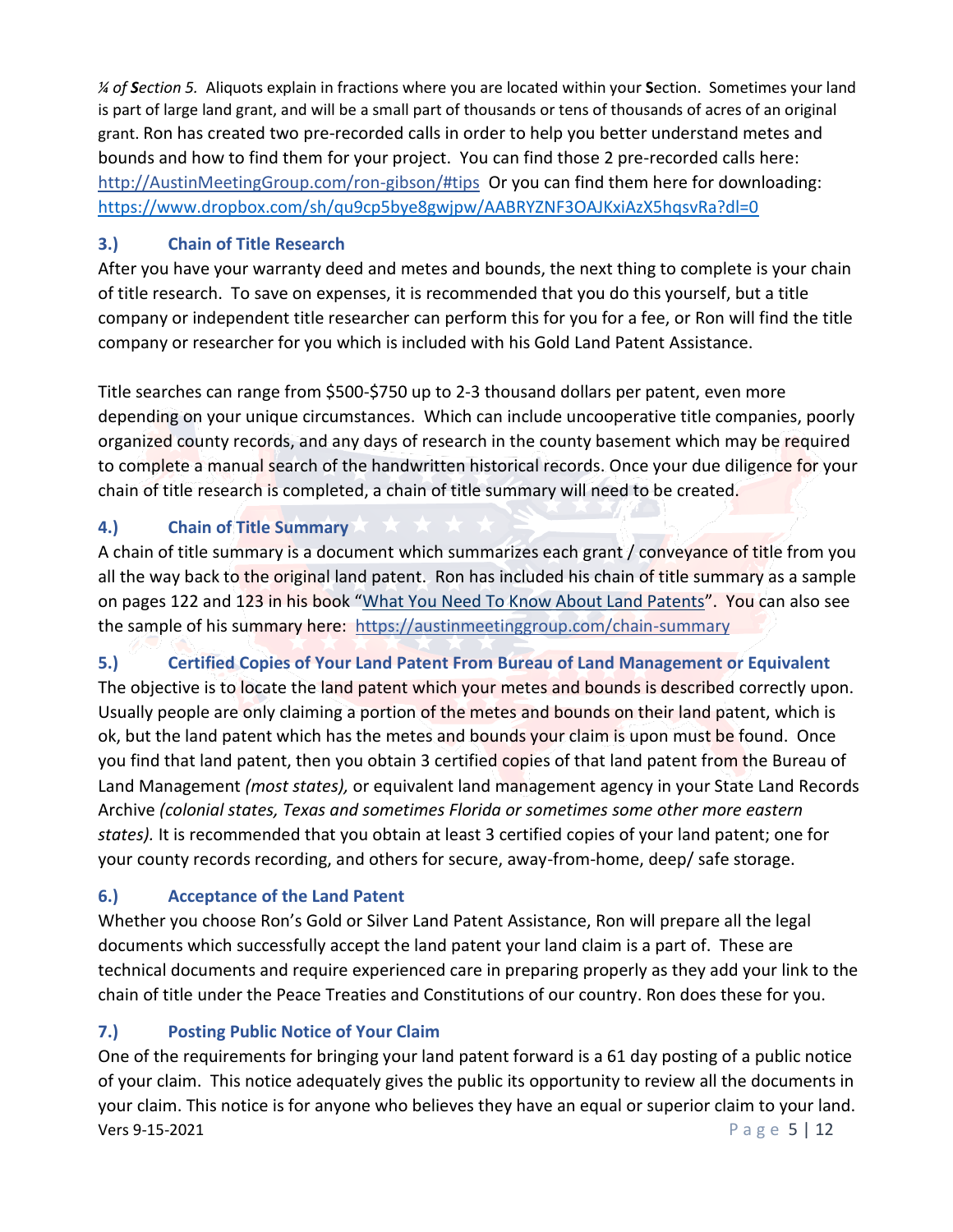This posting was traditionally on the public notice bulletin board (corkboard) in the county building of the county where the claim is being made. The protective covenants of treaty law and the constitutions owed to your land patent claim begin on the second day of posting, as the first day is not considered a full day. Ron will also need to know who is going to be accepting notices of any challenges to your claim, and how to reach them, as he will be creating a page for making challenges.

### *additional posting options*

However, there are other options available such as other public buildings with public notice boards, or running an ad in the legal section of your local newspaper or county legal news. Newspaper posting requires a webpage for displaying all of your claim documents, and your ad must include the website address for the public to review your claim and to give you proper notice of any challenge they may have to your claim. You will also require an affidavit of publication from the newspaper in order to defend yourself against any challenge stating you did not give the public proper notice.

### *posting on the county billboard at the county building*

When posting on the county notice billboard *(recommended),* please take a photo of you and your 2 witnesses, including your documents posted in the background, so that you can include that photo later with your posting affidavits. It is suggested that you put a **stapled**, neon colored sticky 'Post-It' note on your post which says what day your post began, what date it is required to remain up until completed, and that interfering with, removing, disposing, or concealing your post is a federal felony under 18 USC 2071. It is also recommended to find your state statute regarding mandatory recording of land patents and include them on your post it note.

When using the county notice billboard, Ron urges you to return every week to check on your post, and to bring another copy of your post in case it has been removed prematurely and you have to post again. **Do not use an original certified copy of your land patent with your public notice posting, instead only a copy of that certified copy is required for posting.** When someone removes your post prematurely and unlawfully, this does not affect your 61 days, but you do have a duty to repost a copy, and also to give notice to a supervisor that someone is committing a felony under 18 USC 2071 by removing your posted public notice prematurely. You should also bring a copy of 18 USC 2071 with you in case you have to provide evidence of that law. Your replacement post should be an identical set of documents, and include the stapled 'Post-It' note on it again.

### **8.) Affidavits**

When you go to your local public buildings to post your paperwork, you will bring 2 witnesses with you in order to attest to the facts of what day and time it was, who was there, what you did, and any government employees you discussed your post with, if anyone. You and your witnesses will provide verified testimony with a statement of facts in the form of an affidavit to be included with your project when you record.

If you decide to post in the legal section of your local newspaper, or in a county legal news, the publisher will provide an affidavit of publication which you will want to make sure you get as proof of meeting your public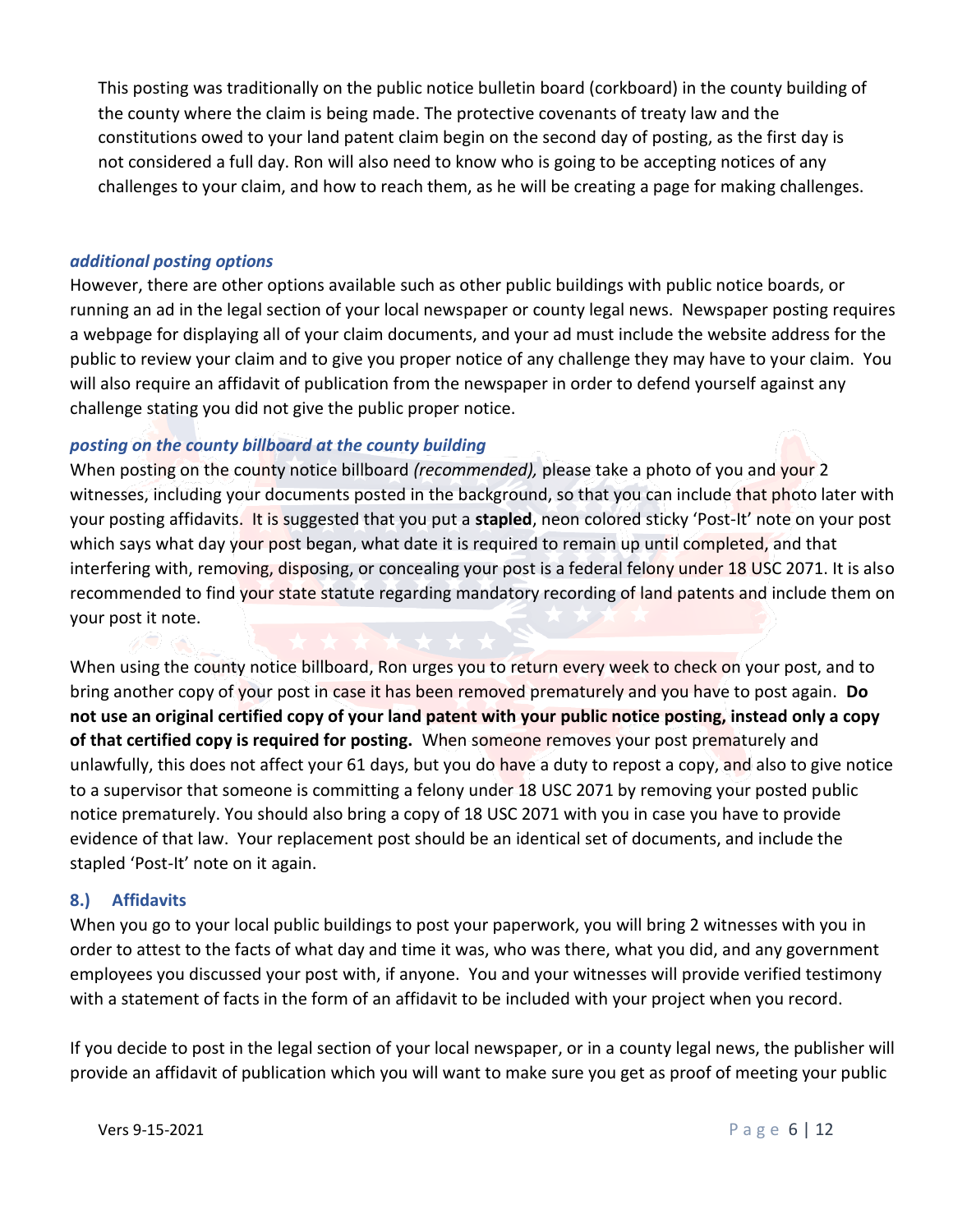notice requirement for bringing your land patent claim forward successfully. Please ask us if you require assistance with this. [We provide you with that webpage upon request.](http://www.americanmeetinggroup.com/smock)

## **9.) Public Recording**

After your 61 days of public notice are completed, it is time to put your project on the county land records at the county your claim is located in. You might get resistance from your county. If so they say there is no statutory authority to record such a claim. It is recommended to find the statute in your state regarding land patents to bring with you, and to bring a copy of Ron's book as a reference to the laws and court cases making recording land patent claims mandatory. Make sure to replace the copy of your certified land patent with the original raised embossed certified land patent.

### **10.) Obtain Certified Copies of Your Recording**

After your entire claim is recorded, then get at least 2 certified copies of the entire set of documents and save them safely as part of your estate deeds for your heirs, assigns. Also make copies of those certified copies for any unforeseen challenge which may arise from government agencies or globalists in the future.

### **11.) Share Your Completed Success -** *optional*

We love to hear about you completing the process, and sharing your experience so that others who come after you can be inspired by your completion and determination. There is a big solution needed and land ownership under land patents is a big part of it.

*\*\*\*This completes your land patent claim successfully. However, as said above, some people may still try to ignore the Supreme Law of the Land, their oath to it, and your protected rights promised in it. They may instead attempt to impose international commercial / Roman civil law (Globalism) upon you. In that case you will be required to enforce the law and your rights. You can use Ron's book to help, or you can inquire about Ron's enforcement assistance. The Supreme Court has upheld numerous times, that if you don't know your rights, then you don't have any. They are not autoexecuting.*

## **GETTING STARTED WITH RON GIBSON LAND PATENT ASSISTANCE**

### **DECIDE WHICH ASSISTANCE IS RIGHT FOR YOU**

**Gold Assistance -** *\$2,995.00 + Title Search Price* in lawful money as a minimum gift required, per patent. Any gift beyond the minimum gift required will go to support Ron Gibson Land Patent education and assistance efforts.

Ron will research and manage a suitable title company, or independent title researcher to conduct the chain of title search for your claim. He will also locate and obtain the certified copies of your land patent, create the chain of title summary, and create the acceptance documents you require. Once those are all completed, he will return that package to you for posting your public notice and for recording your claim onto the public record.

**Vers 9-15-2021** P a g e 7 | 12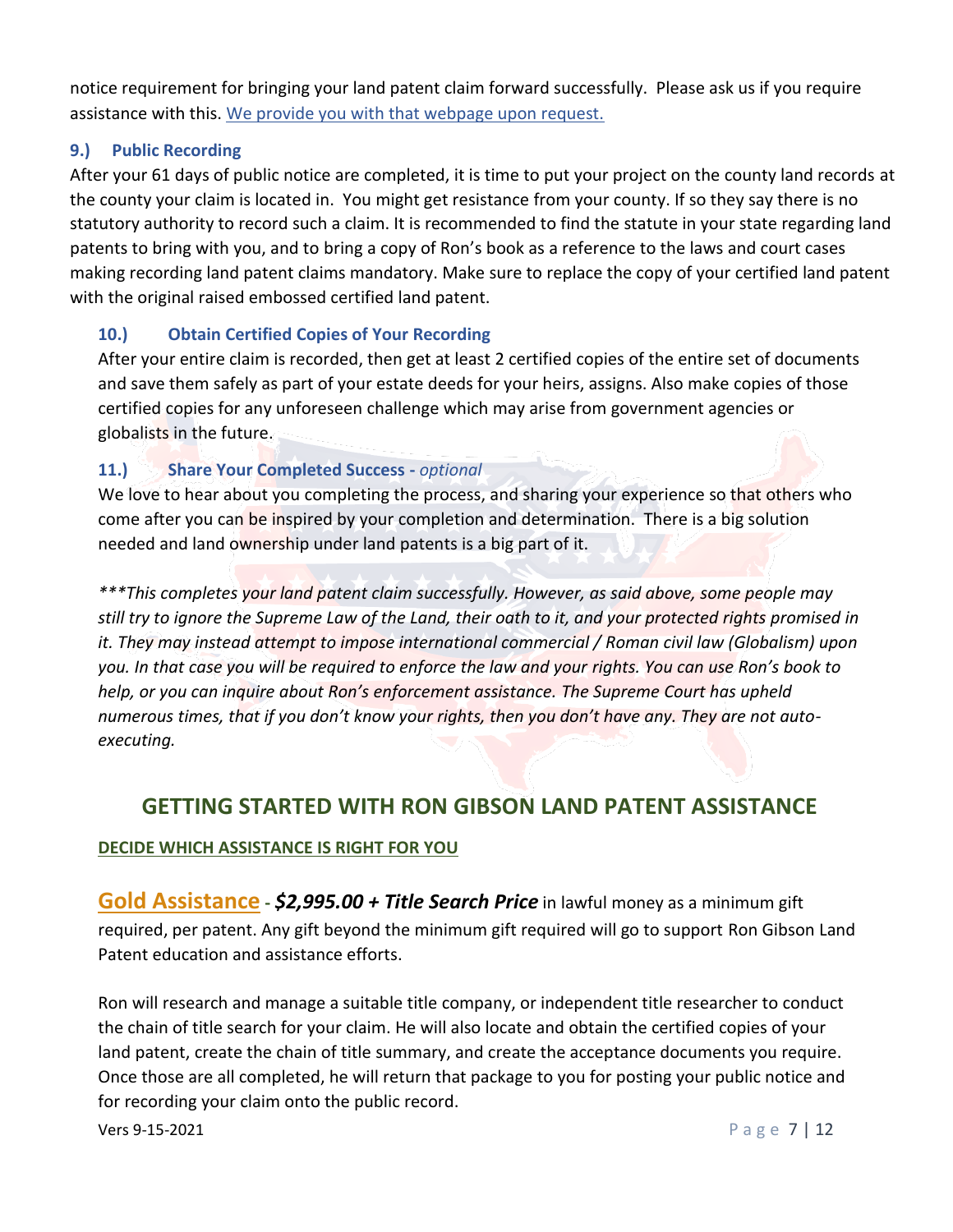**Silver Assistance -** *\$1,500.00* in lawful money as a minimum gift required per patent. Any gift beyond the minimum gift required will go to support Ron Gibson Land Patent education and assistance efforts.

Ron will create what you require for the proper acceptance of your land patent claim and to give notice where you will receive any public challenges to your claim. He will send those to you so that you can add all of your documents for posting your public notice and recording your claim onto the public record.

------------------------------------------------------------------------------------------------------------------------------

## **GETTING RON TO BEGIN WITH YOUR SILVER LAND PATENT ASSISTANCE**

After you have acquired the Warranty Deed, obtained the full Metes and Bounds description, have completed your chain of title summary, and obtained your certified copies of your land patent, then your project is ready for Ron to review and approve this "preliminary-information". This simply means sending copies (photos or pdfs, etc.) to [Support@AustinMeetingGroup.com](mailto:Support@AustinMeetingGroup.com) for Ron to validate you have provided enough information for him to begin his **SILVER** assistance.

## **GETTING RON TO BEGIN WITH YOUR GOLD LAND PATENT ASSISTANCE**

After you have acquired the Warranty Deed and a complete Metes and Bounds description, then your project is ready for Ron to review and approve your "preliminary-information". This simply means sending copies (photos or pdfs, etc.) to [Support@AustinMeetingGroup.com](mailto:Support@AustinMeetingGroup.com) for Ron to validate you have provided enough information for him to begin his **GOLD** assistance.

### **ONCE RON HAS APPROVED YOUR INFORMATION FOR EITHER ASSISTANCE**

Once Ron has approved your information, you will be notified of his approval. At this point you will provide a simple acknowledgement and acceptance (**A&A**) of the understandings of this PDF by email, and then you may grant and convey your gift to begin your project. Please do not grant and convey your gift until you have been notified that your preliminary information has been approved and determined that it is ready for Ron to proceed, and that we have received your A&A. Ron prefers not to accept your gift until he can actually begin.

### **HOW DO I GRANT AND CONVEY MY GIFT?**

Ron accepts your conveyance via [credit or debit card through our PayPal button](http://austinmeetinggroup.com/ron-gibson/#lpbuttons) or directly from your PayPal account to our PayPal account which is: [Support@AustinMeetingGroup.com](mailto:Support@AustinMeetingGroup.com)

In order to avoid PayPal commercial service fees, please use your PayPal account and choose PayPal's "**Send to a Friend**" option. Each PayPal transaction allows the opportunity for a "**transaction note**"; it is **required** you copy and paste the following note to include with your conveyance: *Gift granted and* conveyed *as lawful money only. [per 12 USC 411 where applicable]*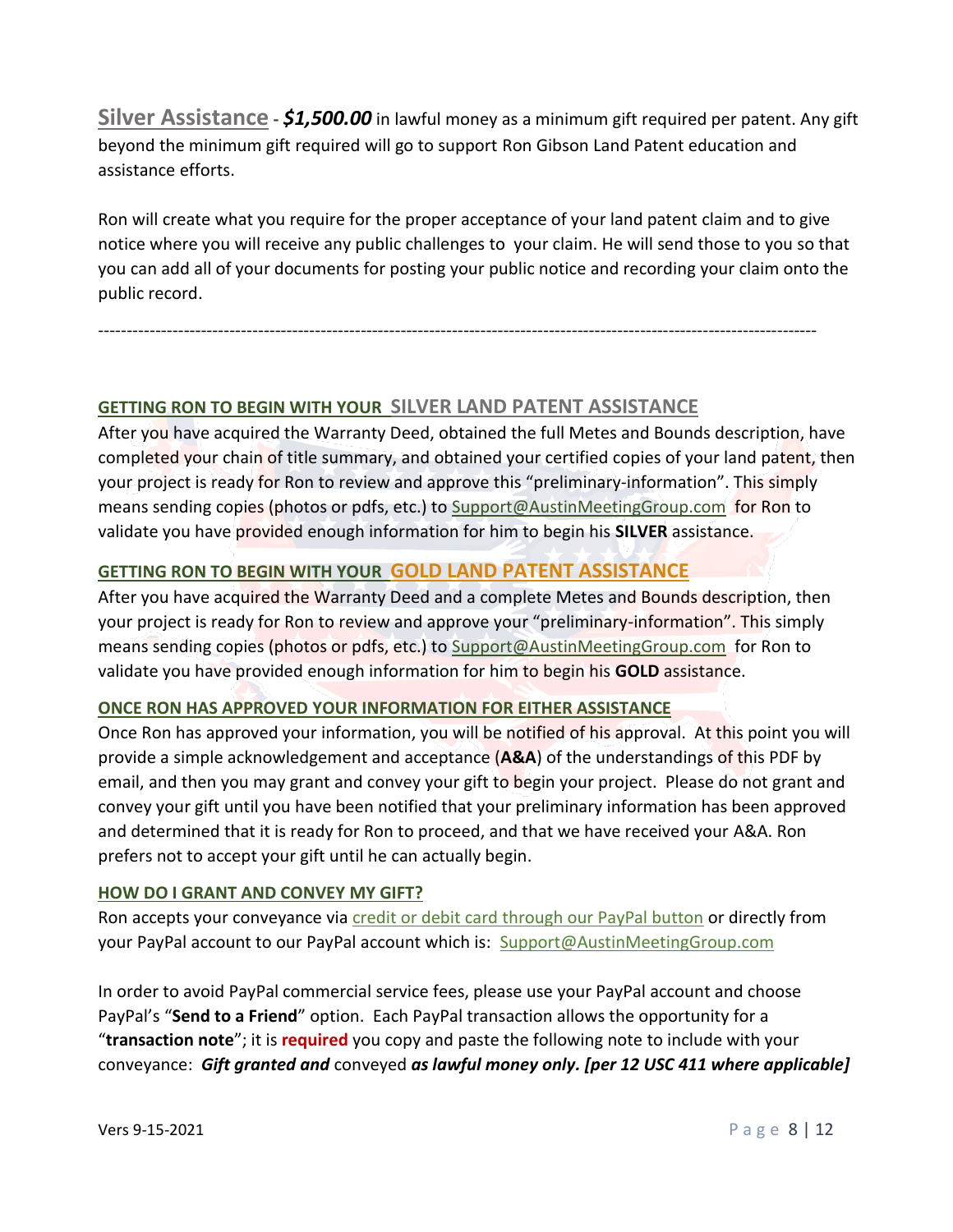If you do not feel confident about using "**send to a friend**", or about **the transaction note**, please ask for our assistance. If this is not completed properly we will have to return your gift and try again.

If you do not have a PayPal account you can use our PayPal button located here: [http://AustinMeetingGroup.com/ron-gibson/#l](http://austinmeetinggroup.com/ron-gibson/# landpatentassistance)pbuttons, After clicking on the button. You will see the option at the bottom of the PayPal page that says "**debit or credit card**", scroll down the page if you do not see it yet. This option assesses a 3.5% PayPal commercial service fee to your gift.

If you would like an electronic invoice we would be happy to provide one, but it will include the 3.5% PayPal commercial service fee, please let us know and we will prepare and send you one.

# **UNDERSTANDING CONTINGENCIES WITH RON GIBSON'S GOLD LAND PATENT ASSISTANCE**

**Because your land patent project is a historical records project, and not a commerce based, industry standard real estate transaction, there are certain contingencies which Ron wants to provide full disclosure on.**

### **Title Search Expenses**

For those choosing Ron's Gold Land Patent Assistance, the chain of title research expense is additional to the minimum gift required for your Gold Land Patent Assistance, and that additional expense is determined after Ron's assistance begins. At the time the appropriate title company or independent title researcher for your project is identified, the quote obtained for the title search will be passed through directly to you for your approval and settlement with the title company or independent researcher directly. Ron's assistance will pause until that settlement is completed.

### **Finding the Right Title Company or Independent Title Researcher**

can be simple (approx 15% of the time), - 1-4 weeks can be a little challenging (approx 50% of the time), - 1-3 months can be challenging (approx 30% of the time), - 3-8 months and can be very challenging (approx 5% of the time) – more than 8 months

### **Alternative Title Search Options**

At any time you can choose to exercise the following options

- **A)** go to the county and do the historical hand written records research yourself.
- **B)** go to the county and see if they will help you to get the research done.
- **C)** ask a title company researcher if they will accept a private agreement with you as side work.
- **D)** have Ron or someone from his office fly in to your county and do the research. *(additional gift required, as*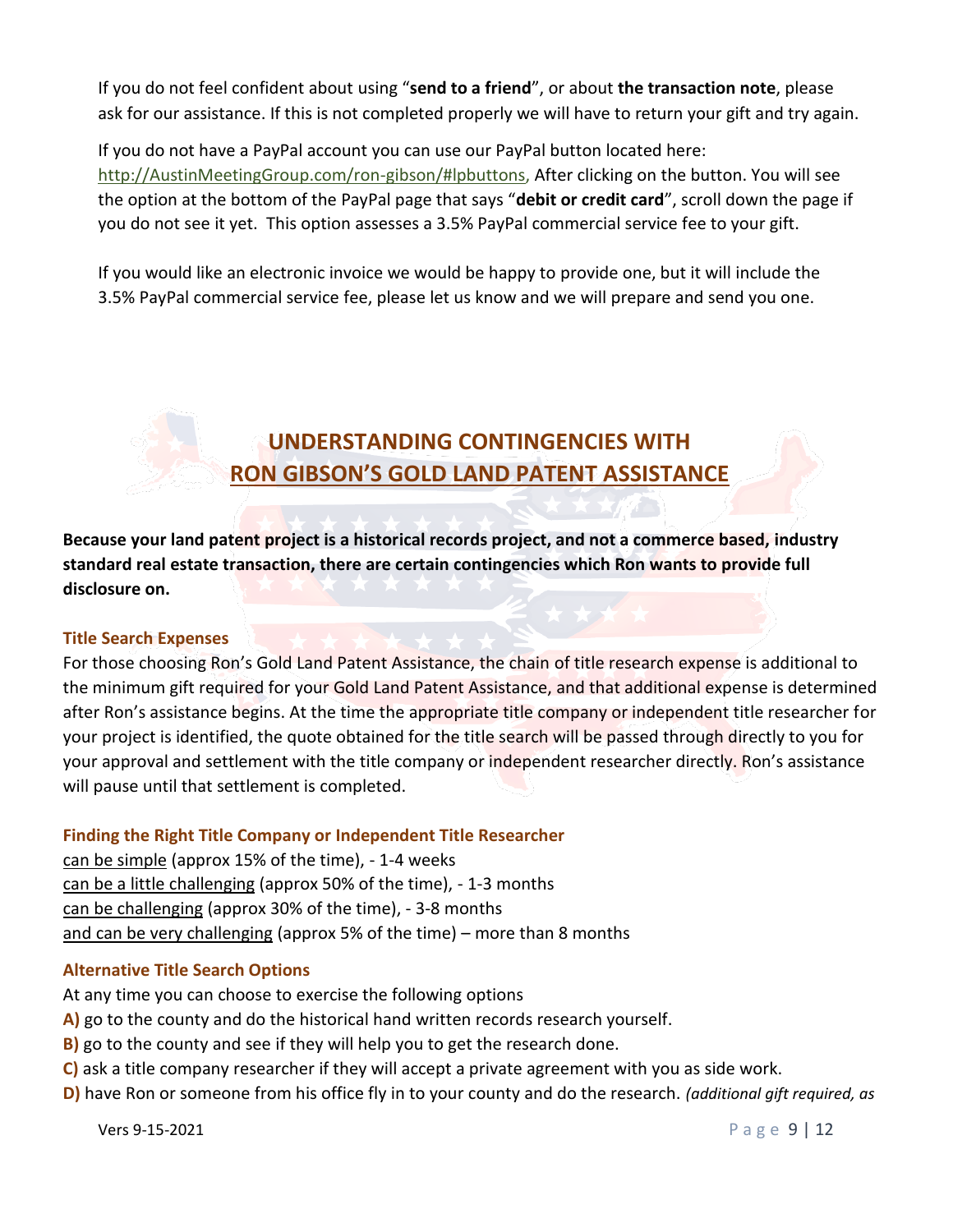*travel and day rates are not included in Ron's Gold Assistance)*.

*\*We recommend* waiting at least 4-6 months before choosing option A), B), or C), to give Ron and his team enough time to use up the portion of your gift which has been set aside for finding the appropriate title company or independent researcher.

Conducting the chain of title research is the most challenging part of your land patent project. Many title companies will only provide 40-60 years of title history, because in the real estate world (world of attorneys and commerce) they consider that good enough, and simply insure the rest. This type of research is routinely completed and can all be done on the computer, which leads to the misconception that land patent title searches are just as easy and efficient as real-estate but its not. Ron just wants you to know that it can take some time to go through the title companies in the area of your land claim, and through national companies, sorting through them to find the right one for your project. Some title companies say they can do the full title searches we need for your project, they will even accept payment from us for their services and then a week or two later, sometimes more, they will tell us that they will be unable to do the work and return the payment, and not provide a reason. So these things can slow down your project.

### **Ron's Travel Expenses**

If you choose to have Ron or someone from his office fly to your county to perform any records research, the airfare and ground transportation to and from the airports, meals while on the road, and a minimum gift for each day away from home will all be required. Please inquire for more information.

### **Ron's Gold Land Patent Assistance Cannot Guarantee a Completed Land Patent Project**

Because Ron works from Oregon and his Gold Land Patent Assistance is dependent on a willing title company to complete the research of the historical records held in your county building, it cannot be guaranteed that a title company in your area will perform that search beyond 40–60 years. This means that it cannot be guaranteed that Ron can complete a chain of title search under his full land patent assistance without flying him into your county at additional expense, or having you or someone you know perform the remaining part of the title search. And without a completed chain of title summary, your claim technically fails. There is remedy in some cases, please inquire.

If your county will not allow you to record your completed claim, after public notice posting, then you will have to either enforce the law and your right of access to the public land records, or use alternate methods. If you cannot or will not do this, then your claim technically fails. Ron makes himself and his team available for enforcement assistance, and also provides 1on1 private conversations. If you decide that your circumstances require this then please inquire for more info.

## **WHETHER YOU HAVE RON ASSIST YOU OR NOT**

### **You May Require Enforcement**

**Vers 9-15-2021** P a g e 10 | 12 Unfortunately over the generations and decades our country has been sliding into globalism and leaving alot of confusion and controversy in its wake. It could be a county billboard that you are being denied access to, it could be denying your claim access to the county land records, it could be the tax assessor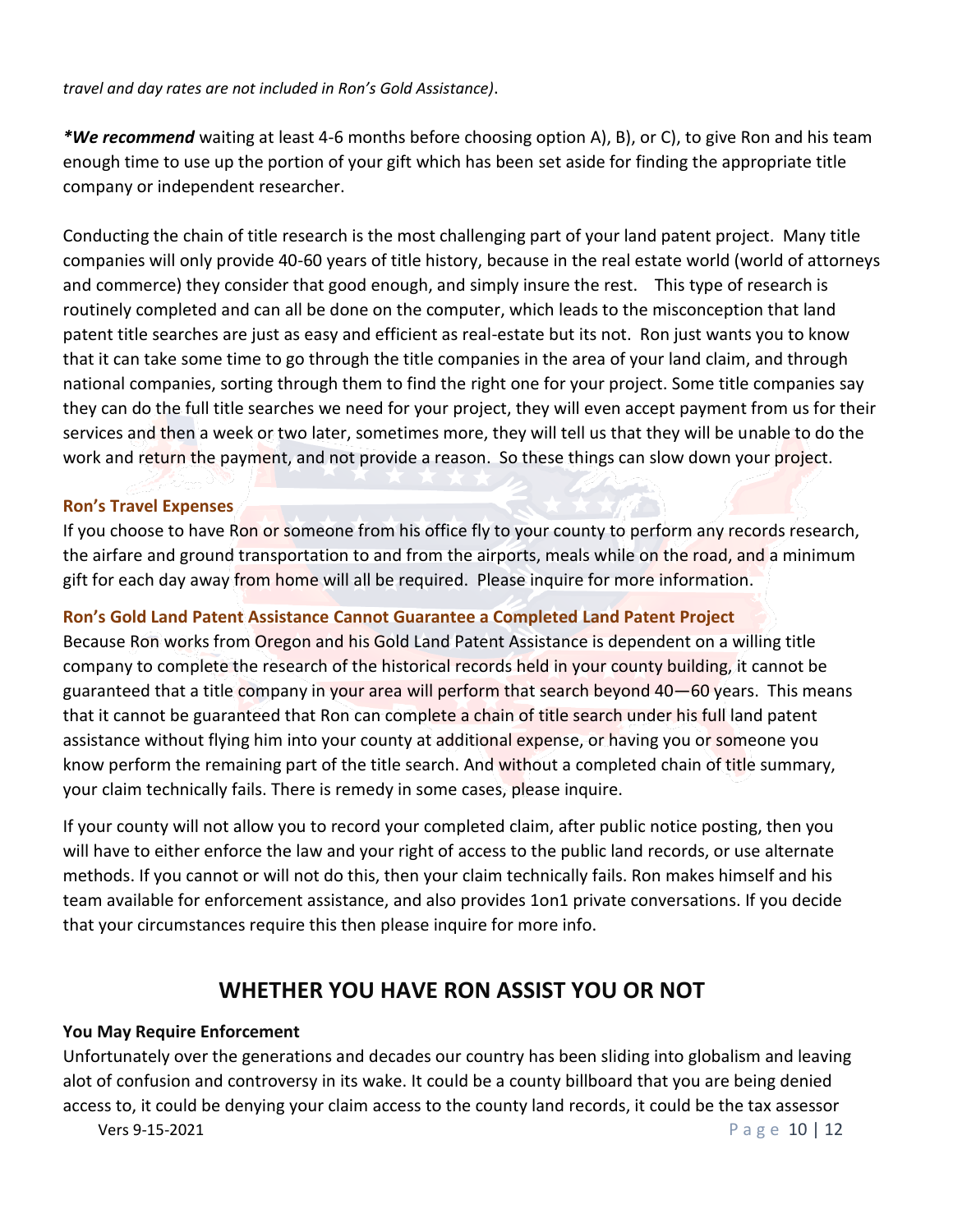refusing to change the definition of your real estate to private property, it could be the zoning board or building inspector refusing to acknowledge your exception to regulation, and it could be denial of your right to be recognized as holding superior title in a courtroom, etc… Whatever it may be, this political and jurisdictional confusion could present you with challenges that are legal yet unlawful, so if you become confronted by any of those unfortunate circumstances you will be required to enforce the law against those who would prefer to deny you, or use Ron's alternate methods. However, because few people require enforcement, Ron's Gold and Silver Land Patent Assistance does not include enforcement. However, Ron and his team are available for enforcement assistance, but an additional gift is required for that assistance.

### **Ron's Enforcement Assistance**

Ron's enforcement assistance begins with negotiating by phone, and often that is all that is required. If that doesn't work, then enforcement escalates to letters and affidavits, and that usually works because evidence is now being created. If that doesn't work yet, then the enforcement process ends with state and/ or federal court action, which would become costly. Negotiations by phone is often all that is required, or, using Ron's alternate methods. If your project gets to a place where you need enforcement assistance please inquire to get more information about that.

## **RELATIONSHIPS, TIME FOR DELIVERY, CANCELLATION**

**Your land patent project is your historical records project, and Ron Gibson and his team are all assisting you with your project.**

### **RELATIONSHIPS**

Ron Gibson and his team are assisting you with your land patent project. All Ron Gibson Land Patent Assistance is a mutual exchange of lawful gifts and honor, under the jurisprudence of exclusive equity; a 3 way, private, non-commercial, unincorporated trust arrangement between friends. All those with privity have duties and obligations under this project. This not a commercial client/vendor relationship at any time.

- 1.) You are a beneficiary and a co-trustee
- 2.) Ron is the assistance provider; a co-trustee
- 3.) Austin Meeting Group communications coordinator custodian of records

### **TIME FOR DELIVERY**

Time required to complete Ron Gibson land patent assistance varies greatly. It could be as soon as 2-3 months or as long as a year or more. Time to complete your project all depends on what obstacles are encountered, both political and logistical. Further explanations within this PDF.

### **CANCELLATION**